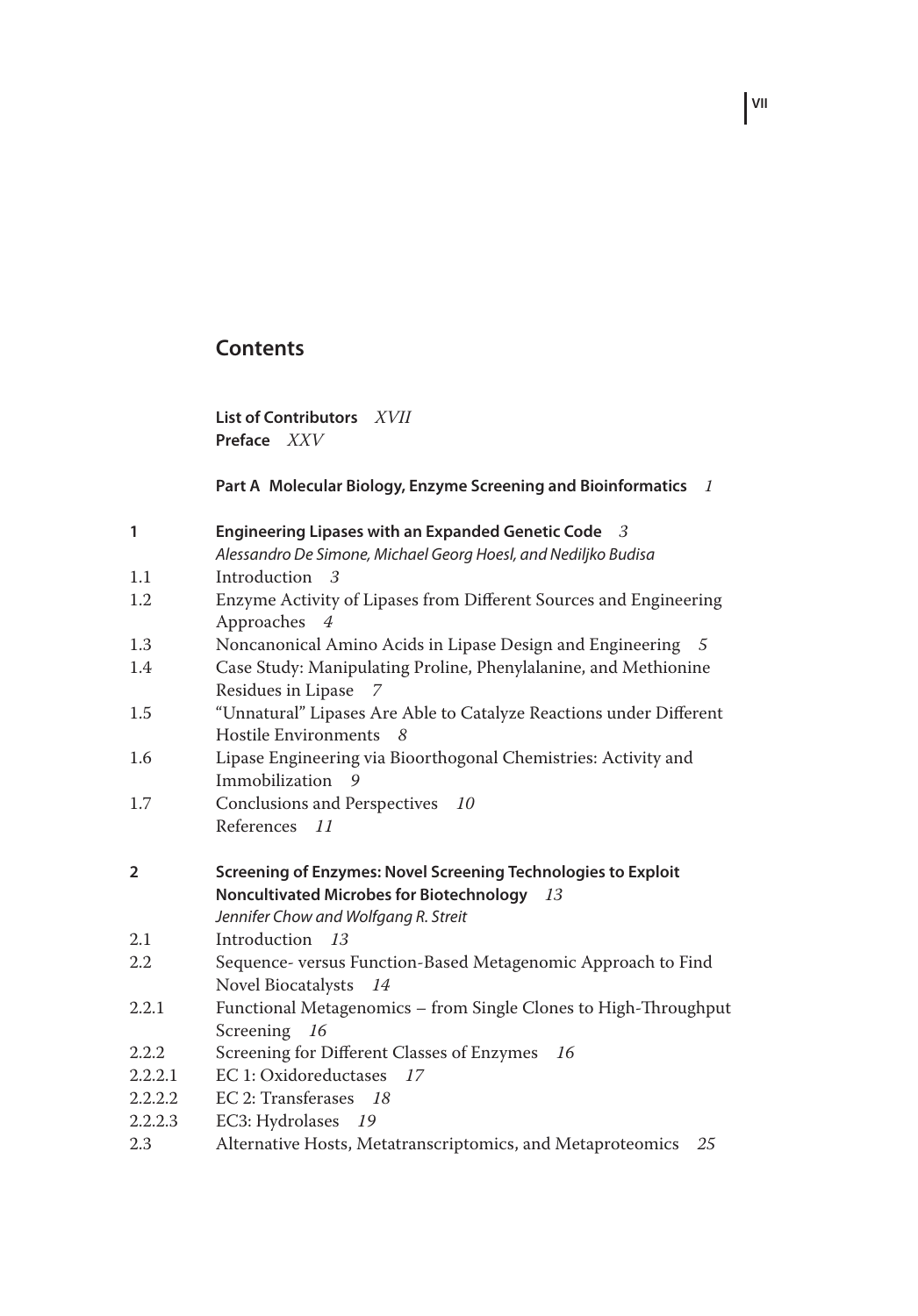| <b>VIII</b> | Contents |
|-------------|----------|
|             |          |

| 2.4     | Future Perspectives 26<br>References 27                                                                                                              |
|---------|------------------------------------------------------------------------------------------------------------------------------------------------------|
| 3       | Robust Biocatalysts - Routes to New Diversity $31$<br>Anna Krüger, Skander Elleuche, Kerstin Sahm, and Garabed Antranikian                           |
| 3.1     | Introduction<br>31                                                                                                                                   |
| 3.2     | Metagenomics to Retrieve New Genes from Extremophilic<br>Microorganisms<br>32                                                                        |
| 3.3     | Microbial Expression Hosts for the Production of<br>Extremozymes<br>36                                                                               |
| 3.4     | Molecular Biology Approaches for Enzyme Improvement<br>-39                                                                                           |
| 3.4.1   | Gene Fusions in Molecular Biology 40                                                                                                                 |
| 3.4.2   | Synergism of Fusion Enzymes for Lignocellulose Biomass<br>Degradation<br>44                                                                          |
| 3.5     | Conclusions and Future Perspectives<br>45                                                                                                            |
|         | References<br>46                                                                                                                                     |
| 4       | Application of High-Throughput Screening in Biocatalysis<br>53<br>Xin Ju, Jie Zhang, Kui Chan, Xiaoliang Liang, Junhua Tao, and Jian-He Xu           |
| 4.1     | Introduction<br>53                                                                                                                                   |
| 4.2     | Discussions<br>54                                                                                                                                    |
| 4.2.1   | Screening of Ketoreductases (KREDs) 54                                                                                                               |
| 4.2.2   | Screening of Nitrilases 56                                                                                                                           |
| 4.2.3   | Screening of Oxygenases 58                                                                                                                           |
| 4.2.4   | Screening of Alcohol Oxidases<br>- 59                                                                                                                |
| 4.2.5   | Screening of Epoxide Hydrolases 60                                                                                                                   |
| 4.2.6   | Screening of Lipases and Esterases 60                                                                                                                |
| 4.2.7   | Screening Transaminases 63                                                                                                                           |
| 4.2.8   | Screening of Aldolases 64                                                                                                                            |
| 4.2.9   | Screening of Hydroxynitrile Lyases (Oxynitrilases)<br>64                                                                                             |
| 4.2.10  | Screening of Glycoside Hydrolases 66                                                                                                                 |
| 4.2.11  | Screening Glycosyltransferases 66                                                                                                                    |
| 4.3     | Summary<br>68                                                                                                                                        |
|         | References 68                                                                                                                                        |
| 5       | <b>Supporting Biocatalysis Research with Structural Bioinformatics</b><br>71<br>Nadine Schneider, Andrea Volkamer, Eva Nittinger, and Matthias Rarey |
| 5.1     | Introduction<br>71                                                                                                                                   |
| 5.2     | Computational Tools to Assist Biocatalysis Research<br>71                                                                                            |
| 5.2.1   | Computational Tools for Protein Engineering<br>72                                                                                                    |
| 5.2.2   | Computational Tools for Function Prediction and Analysis of                                                                                          |
|         | Enzymes<br>73                                                                                                                                        |
| 5.3     | From Active Site Analysis to Protein Stability Considerations<br>75                                                                                  |
| 5.3.1   | Computer-Aided Active Site Analysis of Protein Structures<br>76                                                                                      |
| 5.3.1.1 | DoGSite: Binding Site Detection and Derivation of Representative<br><b>Binding Site Descriptors</b><br>77                                            |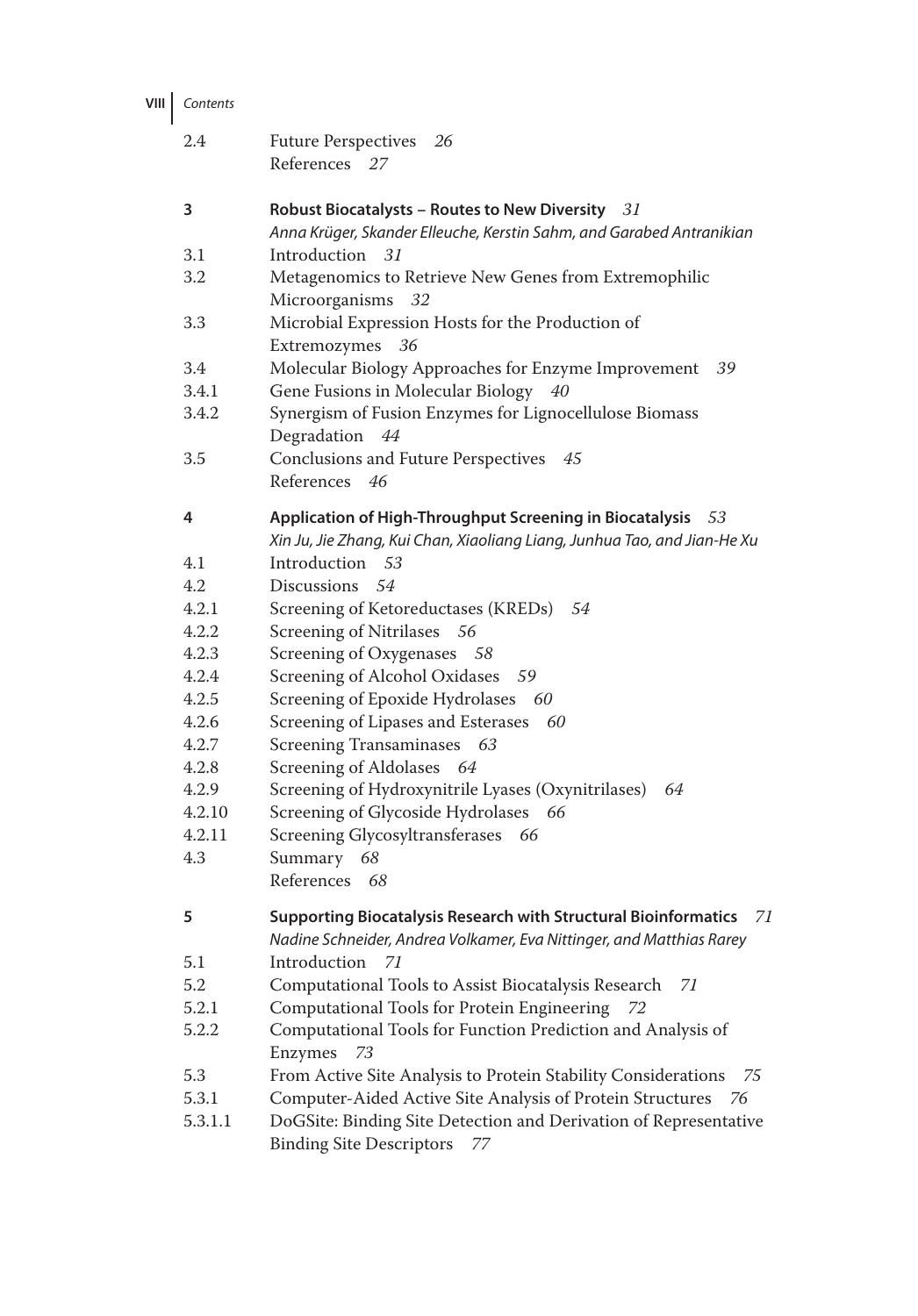Contents **IX**

| 5.3.1.2<br>5.3.2 | DoGSiteScorer: Descriptor-Based Protein Classification<br>78<br>Molecular Docking to Assist Functional Characterization of New |
|------------------|--------------------------------------------------------------------------------------------------------------------------------|
|                  | Enzymes<br>80                                                                                                                  |
| 5.3.3            | Energetic Estimation of Protein-Ligand and Protein-Protein                                                                     |
|                  | Interactions<br>81                                                                                                             |
| 5.3.3.1          | The Concept behind the HYDE Scoring Function<br>- 82                                                                           |
| 5.3.3.2          | HYDE - Estimation of Hydrogen Bonding and Dehydration                                                                          |
|                  | Energy<br>83                                                                                                                   |
| 5.3.3.3          | Estimation of Protein-Protein Interactions Using HYDE<br>84                                                                    |
| 5.4              | Applying DoGSiteScorer and HYDE to Biocatalytical Questions<br>85                                                              |
| 5.4.1            | Enzymatic Function Prediction Using the DoGSiteScorer<br>86                                                                    |
| 5.4.2            | Docking-Based Functional Protein Classification<br>87                                                                          |
| 5.4.3            | Predicting Potential Mutation Sites Using DoGSite and Molecular                                                                |
|                  | Modeling<br>88                                                                                                                 |
| 5.4.4            | Predicting the Potential of a Target to be Modulated by                                                                        |
| 5.4.5            | Low-Molecular-Weight Compounds<br>90<br>Prediction of Competitive Substrate Inhibition                                         |
| 5.4.6            | 91<br>Classification of Biological and Artificial Protein Complexes<br>93                                                      |
| 5.4.7            | Available Web Services to Support Biocatalysis Research<br>94                                                                  |
| 5.5              | Conclusion and Future Directions<br>95                                                                                         |
|                  | Acknowledgments<br>96                                                                                                          |
|                  | References 97                                                                                                                  |
|                  |                                                                                                                                |
|                  |                                                                                                                                |
| 6                | <b>Engineering Proteases for Industrial Applications</b><br>101                                                                |
|                  | Ljubica Vojcic, Felix Jakob, Ronny Martinez, Hendrik Hellmuth, Timothy                                                         |
|                  | O'Connell, Helge Mühl, Michael G. Lorenz, and Ulrich Schwaneberg                                                               |
| 6.1              | Proteases in Industry 101                                                                                                      |
| 6.2              | Serine Proteases and Subtilisins<br>102                                                                                        |
| 6.3              | Proteases as Additives in Laundry Detergents<br>104                                                                            |
| 6.4              | Engineering B. lentus Alkaline Protease toward Increased Inhibition<br>by Benzylmalonic Acid<br>- 105                          |
| 6.5              | Engineering Subtilisin Protease toward Increased Oxidative                                                                     |
|                  | Resistance 108                                                                                                                 |
| 6.6              | Increasing Protease Tolerance against Chaotropic Agents<br>111                                                                 |
| 6.7              | Directed Evolution of Subtilisin E toward High Activity in the                                                                 |
|                  | Presence of Guanidinium Chloride and Sodium Dodecylsulfate<br>112                                                              |
| 6.8              | Summary<br>116                                                                                                                 |
|                  | Acknowledgment 116                                                                                                             |
|                  | References 117                                                                                                                 |
|                  | Part B Biocatalytic Synthesis<br>121                                                                                           |
|                  |                                                                                                                                |
| 7                | <b>Biocatalytic Synthesis of Natural Products by</b>                                                                           |
|                  | O-Methyltransferases<br>123<br>Ludger Wessjohann, Anne-Katrin Bauer, Martin Dippe, Jakob Ley, and                              |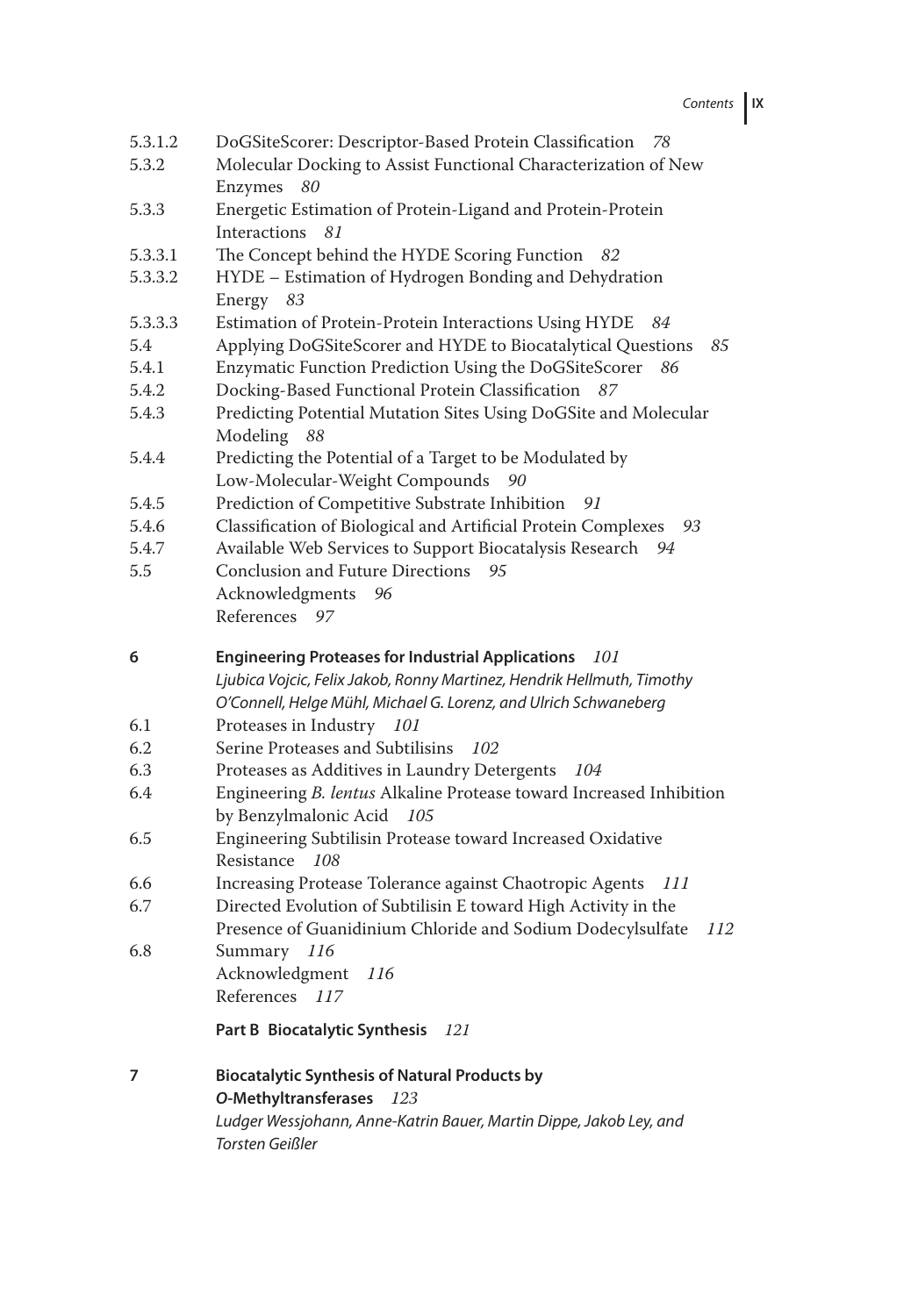**X** Contents

| 7.1     | Introduction<br>123                                                          |
|---------|------------------------------------------------------------------------------|
| 7.2     | Classification and Mechanistic Aspects of                                    |
|         | O-Methyltransferases<br>124                                                  |
| 7.3     | Cofactor Dependence and Regeneration<br>-126                                 |
| 7.4     | Natural OMT Products in Industrial Applications<br>129                       |
| 7.5     | OMTs in Biocatalytic Synthesis<br>132                                        |
| 7.6     | Challenges and Perspectives<br>- 139                                         |
| 7.7     | Conclusions<br>141                                                           |
|         | Abbreviations 141                                                            |
|         | Acknowledgments<br>142                                                       |
|         | References<br>142                                                            |
|         |                                                                              |
| 8       | <b>Biocatalytic Phosphorylation of Metabolites</b><br>147                    |
|         | Dominik Gauss, Bernhard Schönenberger, Getachew S. Molla, Birhanu M.         |
|         | Kinfu, Jennifer Chow, Andreas Liese, Wolfgang R. Streit, and                 |
|         | Roland Wohlgemuth                                                            |
| 8.1     | Introduction<br>147                                                          |
| 8.2     | Synthetic Aspects of Biocatalytic Phosphorylations<br>149                    |
| 8.2.1   | Biocatalytic O-Phosphorylations<br>149                                       |
| 8.2.2   | Biocatalytic N-Phosphorylations<br>151                                       |
| 8.2.3   | Biocatalytic C-Phosphorylations<br>151                                       |
| 8.2.4   | Biocatalytic S-Phosphorylations<br>152                                       |
| 8.3     | Development of Analytical Methods<br>- 152                                   |
| 8.3.1   | Separation Methodologies 152                                                 |
| 8.3.2   | Spectroscopic Methods 153                                                    |
| 8.4     | Stability of Phosphorylated Metabolites<br>154                               |
| 8.5     | Phosphate Donors<br>156                                                      |
| 8.6     | Emerging Biocatalytic Phosphorylation Reactions<br>157                       |
| 8.7     | Reaction Engineering for Biocatalytic Phosphorylation                        |
|         | Processes<br>160                                                             |
| 8.7.1   | Reaction System Optimization<br>160                                          |
| 8.7.2   | Reaction Kinetics of Biocatalytic Phosphorylation<br>164                     |
| 8.7.3   | Process Optimization<br>165                                                  |
| 8.8     | Summary and Outlook<br>167                                                   |
|         | References 168                                                               |
| 9       | Flavonoid Biotechnology - New Ways to High-Added-Value                       |
|         | Compounds 179                                                                |
|         | Ioannis V. Pavlidis, Mechthild Gall, Torsten Geißler, Egon Gross, and Uwe T. |
|         | Bornscheuer                                                                  |
| 9.1     | Flavonoids<br>179                                                            |
| 9.1.1   | Flavonoids Chemistry<br>179                                                  |
| 9.1.2   | <b>Bioactivity of Flavonoids</b><br>179                                      |
| 9.1.2.1 | Role of Flavonoids in Plants<br>179                                          |
| 9.1.2.2 | Nutritional and Health Benefits for Human<br>181                             |
| 9.2     | Metabolic Pathways of Flavonoids<br>182                                      |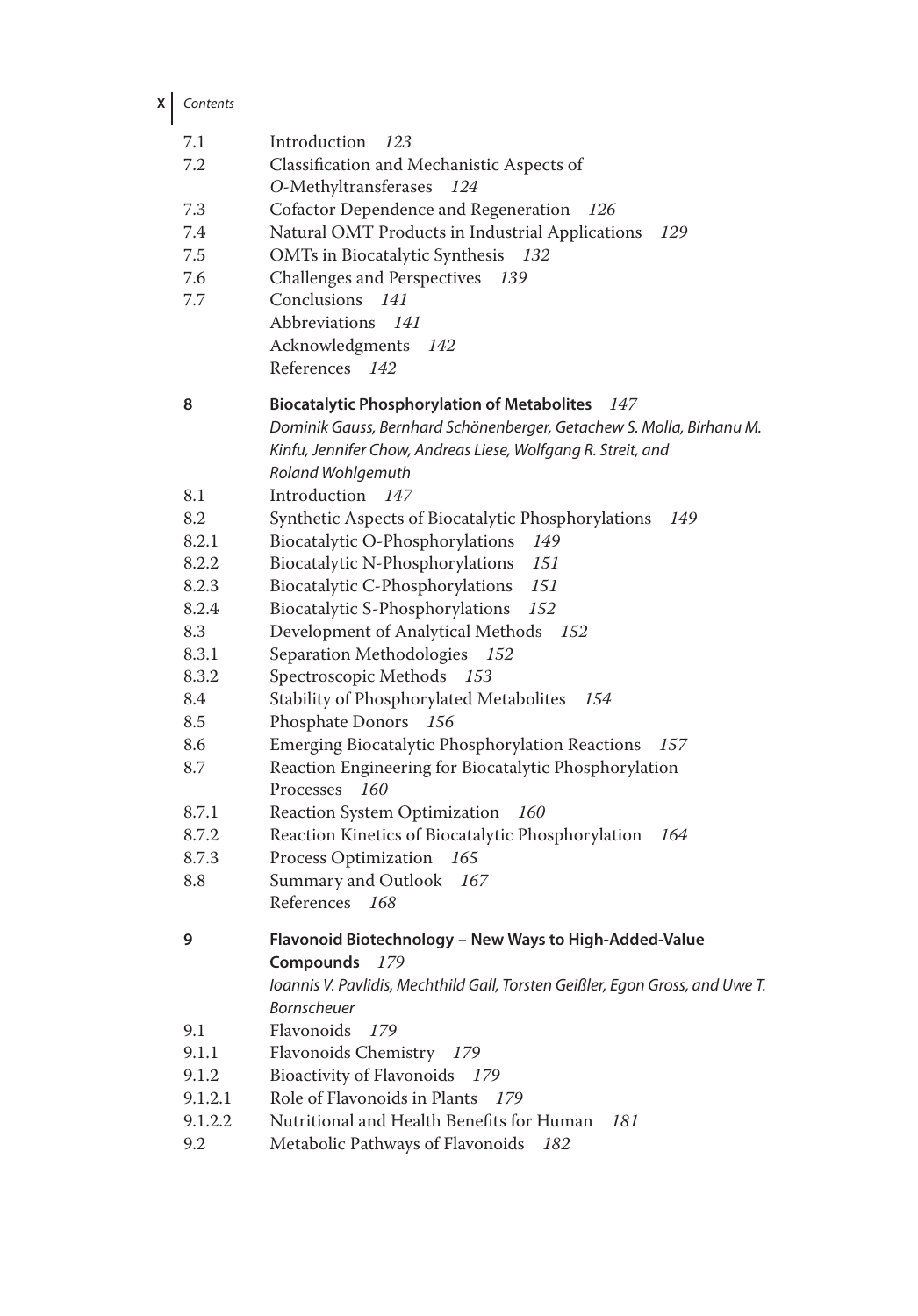Contents **XI**

| Degradation Pathways 183<br>9.2.2<br>Biotechnological Processes for the Production of High-Added-Value<br>9.3<br>Flavonoids 186<br>9.3.1<br>Host Systems for the Production of Flavonoids<br>187<br>Reconstitution of Biosynthetic Pathways for the Production of<br>9.3.2<br>Natural Occurring Flavonoids 187<br>Production of High-Added-Value Flavonoids or Novel (Nonnaturally<br>9.3.3<br>Occurring) Flavonoids 189<br>Future Prospects 191<br>9.4<br>Acknowledgments 192<br>References 192<br>Transaminases - A Biosynthetic Route for Chiral Amines 199<br>10<br>Henrike Brundiek and Matthias Höhne<br>Introduction 199<br>10.1<br>10.2<br>Biocatalysts as Attractive Alternatives to Access Enantiopure Chiral<br>Amines 199<br>10.3<br>Transaminases as a Biosynthetic Route for Chiral Amines<br>201<br>Amine Transaminases (ATAs) for the Production of Chiral<br>10.4<br>Amines<br>203<br>Transaminase Mechanism<br>10.4.1<br>203<br>10.4.2<br>$(R)$ - and $(S)$ -Selective ATAs 204<br>Kinetic Resolution and Asymmetric Reductive Amination Using<br>10.5<br>ATA <sub>s</sub> 207<br>10.5.1<br>Kinetic Resolution of Amines Employing ATAs<br>207<br>Asymmetric Synthesis of Amines Using ATAs<br>10.5.2<br>208<br>10.5.3<br>Recent Advances in Industrially Relevant Asymmetric Reductive<br>Amination Reactions 211<br>10.5.4<br>ATA Screening Kit 212<br>10.6<br>Outlook 213<br>Acknowledgment 214<br>References 214<br>Biocatalytic Processes for the Synthesis of Chiral Alcohols 219<br>11<br>Gao-Wei Zheng, Yan Ni, and Jian-He Xu<br>Introduction 219<br>11.1<br>Statin Side Chain 220<br>11.2<br>Reductase and Dehalogenase<br>11.2.1<br>220<br>11.2.2<br>Nitrilase<br>223<br>Aldolase<br>11.2.3<br>223<br>11.2.4<br>224<br>Lipase<br>11.3<br>o-Chloromandelic Acid and Its Derivatives<br>226<br>11.3.1<br>Hydroxynitrile Lyase<br>226 |        |                                          |
|-----------------------------------------------------------------------------------------------------------------------------------------------------------------------------------------------------------------------------------------------------------------------------------------------------------------------------------------------------------------------------------------------------------------------------------------------------------------------------------------------------------------------------------------------------------------------------------------------------------------------------------------------------------------------------------------------------------------------------------------------------------------------------------------------------------------------------------------------------------------------------------------------------------------------------------------------------------------------------------------------------------------------------------------------------------------------------------------------------------------------------------------------------------------------------------------------------------------------------------------------------------------------------------------------------------------------------------------------------------------------------------------------------------------------------------------------------------------------------------------------------------------------------------------------------------------------------------------------------------------------------------------------------------------------------------------------------------------------------------------------------------------------------------------------------------------------------------------------------------------|--------|------------------------------------------|
|                                                                                                                                                                                                                                                                                                                                                                                                                                                                                                                                                                                                                                                                                                                                                                                                                                                                                                                                                                                                                                                                                                                                                                                                                                                                                                                                                                                                                                                                                                                                                                                                                                                                                                                                                                                                                                                                 | 9.2.1  | Biosynthesis of Flavonoids in Plants 182 |
|                                                                                                                                                                                                                                                                                                                                                                                                                                                                                                                                                                                                                                                                                                                                                                                                                                                                                                                                                                                                                                                                                                                                                                                                                                                                                                                                                                                                                                                                                                                                                                                                                                                                                                                                                                                                                                                                 |        |                                          |
|                                                                                                                                                                                                                                                                                                                                                                                                                                                                                                                                                                                                                                                                                                                                                                                                                                                                                                                                                                                                                                                                                                                                                                                                                                                                                                                                                                                                                                                                                                                                                                                                                                                                                                                                                                                                                                                                 |        |                                          |
|                                                                                                                                                                                                                                                                                                                                                                                                                                                                                                                                                                                                                                                                                                                                                                                                                                                                                                                                                                                                                                                                                                                                                                                                                                                                                                                                                                                                                                                                                                                                                                                                                                                                                                                                                                                                                                                                 |        |                                          |
|                                                                                                                                                                                                                                                                                                                                                                                                                                                                                                                                                                                                                                                                                                                                                                                                                                                                                                                                                                                                                                                                                                                                                                                                                                                                                                                                                                                                                                                                                                                                                                                                                                                                                                                                                                                                                                                                 |        |                                          |
|                                                                                                                                                                                                                                                                                                                                                                                                                                                                                                                                                                                                                                                                                                                                                                                                                                                                                                                                                                                                                                                                                                                                                                                                                                                                                                                                                                                                                                                                                                                                                                                                                                                                                                                                                                                                                                                                 |        |                                          |
|                                                                                                                                                                                                                                                                                                                                                                                                                                                                                                                                                                                                                                                                                                                                                                                                                                                                                                                                                                                                                                                                                                                                                                                                                                                                                                                                                                                                                                                                                                                                                                                                                                                                                                                                                                                                                                                                 |        |                                          |
|                                                                                                                                                                                                                                                                                                                                                                                                                                                                                                                                                                                                                                                                                                                                                                                                                                                                                                                                                                                                                                                                                                                                                                                                                                                                                                                                                                                                                                                                                                                                                                                                                                                                                                                                                                                                                                                                 |        |                                          |
|                                                                                                                                                                                                                                                                                                                                                                                                                                                                                                                                                                                                                                                                                                                                                                                                                                                                                                                                                                                                                                                                                                                                                                                                                                                                                                                                                                                                                                                                                                                                                                                                                                                                                                                                                                                                                                                                 |        |                                          |
|                                                                                                                                                                                                                                                                                                                                                                                                                                                                                                                                                                                                                                                                                                                                                                                                                                                                                                                                                                                                                                                                                                                                                                                                                                                                                                                                                                                                                                                                                                                                                                                                                                                                                                                                                                                                                                                                 |        |                                          |
|                                                                                                                                                                                                                                                                                                                                                                                                                                                                                                                                                                                                                                                                                                                                                                                                                                                                                                                                                                                                                                                                                                                                                                                                                                                                                                                                                                                                                                                                                                                                                                                                                                                                                                                                                                                                                                                                 |        |                                          |
|                                                                                                                                                                                                                                                                                                                                                                                                                                                                                                                                                                                                                                                                                                                                                                                                                                                                                                                                                                                                                                                                                                                                                                                                                                                                                                                                                                                                                                                                                                                                                                                                                                                                                                                                                                                                                                                                 |        |                                          |
|                                                                                                                                                                                                                                                                                                                                                                                                                                                                                                                                                                                                                                                                                                                                                                                                                                                                                                                                                                                                                                                                                                                                                                                                                                                                                                                                                                                                                                                                                                                                                                                                                                                                                                                                                                                                                                                                 |        |                                          |
|                                                                                                                                                                                                                                                                                                                                                                                                                                                                                                                                                                                                                                                                                                                                                                                                                                                                                                                                                                                                                                                                                                                                                                                                                                                                                                                                                                                                                                                                                                                                                                                                                                                                                                                                                                                                                                                                 |        |                                          |
|                                                                                                                                                                                                                                                                                                                                                                                                                                                                                                                                                                                                                                                                                                                                                                                                                                                                                                                                                                                                                                                                                                                                                                                                                                                                                                                                                                                                                                                                                                                                                                                                                                                                                                                                                                                                                                                                 |        |                                          |
|                                                                                                                                                                                                                                                                                                                                                                                                                                                                                                                                                                                                                                                                                                                                                                                                                                                                                                                                                                                                                                                                                                                                                                                                                                                                                                                                                                                                                                                                                                                                                                                                                                                                                                                                                                                                                                                                 |        |                                          |
|                                                                                                                                                                                                                                                                                                                                                                                                                                                                                                                                                                                                                                                                                                                                                                                                                                                                                                                                                                                                                                                                                                                                                                                                                                                                                                                                                                                                                                                                                                                                                                                                                                                                                                                                                                                                                                                                 |        |                                          |
|                                                                                                                                                                                                                                                                                                                                                                                                                                                                                                                                                                                                                                                                                                                                                                                                                                                                                                                                                                                                                                                                                                                                                                                                                                                                                                                                                                                                                                                                                                                                                                                                                                                                                                                                                                                                                                                                 |        |                                          |
|                                                                                                                                                                                                                                                                                                                                                                                                                                                                                                                                                                                                                                                                                                                                                                                                                                                                                                                                                                                                                                                                                                                                                                                                                                                                                                                                                                                                                                                                                                                                                                                                                                                                                                                                                                                                                                                                 |        |                                          |
|                                                                                                                                                                                                                                                                                                                                                                                                                                                                                                                                                                                                                                                                                                                                                                                                                                                                                                                                                                                                                                                                                                                                                                                                                                                                                                                                                                                                                                                                                                                                                                                                                                                                                                                                                                                                                                                                 |        |                                          |
|                                                                                                                                                                                                                                                                                                                                                                                                                                                                                                                                                                                                                                                                                                                                                                                                                                                                                                                                                                                                                                                                                                                                                                                                                                                                                                                                                                                                                                                                                                                                                                                                                                                                                                                                                                                                                                                                 |        |                                          |
|                                                                                                                                                                                                                                                                                                                                                                                                                                                                                                                                                                                                                                                                                                                                                                                                                                                                                                                                                                                                                                                                                                                                                                                                                                                                                                                                                                                                                                                                                                                                                                                                                                                                                                                                                                                                                                                                 |        |                                          |
|                                                                                                                                                                                                                                                                                                                                                                                                                                                                                                                                                                                                                                                                                                                                                                                                                                                                                                                                                                                                                                                                                                                                                                                                                                                                                                                                                                                                                                                                                                                                                                                                                                                                                                                                                                                                                                                                 |        |                                          |
|                                                                                                                                                                                                                                                                                                                                                                                                                                                                                                                                                                                                                                                                                                                                                                                                                                                                                                                                                                                                                                                                                                                                                                                                                                                                                                                                                                                                                                                                                                                                                                                                                                                                                                                                                                                                                                                                 |        |                                          |
|                                                                                                                                                                                                                                                                                                                                                                                                                                                                                                                                                                                                                                                                                                                                                                                                                                                                                                                                                                                                                                                                                                                                                                                                                                                                                                                                                                                                                                                                                                                                                                                                                                                                                                                                                                                                                                                                 |        |                                          |
|                                                                                                                                                                                                                                                                                                                                                                                                                                                                                                                                                                                                                                                                                                                                                                                                                                                                                                                                                                                                                                                                                                                                                                                                                                                                                                                                                                                                                                                                                                                                                                                                                                                                                                                                                                                                                                                                 |        |                                          |
|                                                                                                                                                                                                                                                                                                                                                                                                                                                                                                                                                                                                                                                                                                                                                                                                                                                                                                                                                                                                                                                                                                                                                                                                                                                                                                                                                                                                                                                                                                                                                                                                                                                                                                                                                                                                                                                                 |        |                                          |
|                                                                                                                                                                                                                                                                                                                                                                                                                                                                                                                                                                                                                                                                                                                                                                                                                                                                                                                                                                                                                                                                                                                                                                                                                                                                                                                                                                                                                                                                                                                                                                                                                                                                                                                                                                                                                                                                 |        |                                          |
|                                                                                                                                                                                                                                                                                                                                                                                                                                                                                                                                                                                                                                                                                                                                                                                                                                                                                                                                                                                                                                                                                                                                                                                                                                                                                                                                                                                                                                                                                                                                                                                                                                                                                                                                                                                                                                                                 |        |                                          |
|                                                                                                                                                                                                                                                                                                                                                                                                                                                                                                                                                                                                                                                                                                                                                                                                                                                                                                                                                                                                                                                                                                                                                                                                                                                                                                                                                                                                                                                                                                                                                                                                                                                                                                                                                                                                                                                                 |        |                                          |
|                                                                                                                                                                                                                                                                                                                                                                                                                                                                                                                                                                                                                                                                                                                                                                                                                                                                                                                                                                                                                                                                                                                                                                                                                                                                                                                                                                                                                                                                                                                                                                                                                                                                                                                                                                                                                                                                 |        |                                          |
|                                                                                                                                                                                                                                                                                                                                                                                                                                                                                                                                                                                                                                                                                                                                                                                                                                                                                                                                                                                                                                                                                                                                                                                                                                                                                                                                                                                                                                                                                                                                                                                                                                                                                                                                                                                                                                                                 |        |                                          |
|                                                                                                                                                                                                                                                                                                                                                                                                                                                                                                                                                                                                                                                                                                                                                                                                                                                                                                                                                                                                                                                                                                                                                                                                                                                                                                                                                                                                                                                                                                                                                                                                                                                                                                                                                                                                                                                                 |        |                                          |
|                                                                                                                                                                                                                                                                                                                                                                                                                                                                                                                                                                                                                                                                                                                                                                                                                                                                                                                                                                                                                                                                                                                                                                                                                                                                                                                                                                                                                                                                                                                                                                                                                                                                                                                                                                                                                                                                 |        |                                          |
|                                                                                                                                                                                                                                                                                                                                                                                                                                                                                                                                                                                                                                                                                                                                                                                                                                                                                                                                                                                                                                                                                                                                                                                                                                                                                                                                                                                                                                                                                                                                                                                                                                                                                                                                                                                                                                                                 |        |                                          |
|                                                                                                                                                                                                                                                                                                                                                                                                                                                                                                                                                                                                                                                                                                                                                                                                                                                                                                                                                                                                                                                                                                                                                                                                                                                                                                                                                                                                                                                                                                                                                                                                                                                                                                                                                                                                                                                                 |        |                                          |
|                                                                                                                                                                                                                                                                                                                                                                                                                                                                                                                                                                                                                                                                                                                                                                                                                                                                                                                                                                                                                                                                                                                                                                                                                                                                                                                                                                                                                                                                                                                                                                                                                                                                                                                                                                                                                                                                 |        |                                          |
|                                                                                                                                                                                                                                                                                                                                                                                                                                                                                                                                                                                                                                                                                                                                                                                                                                                                                                                                                                                                                                                                                                                                                                                                                                                                                                                                                                                                                                                                                                                                                                                                                                                                                                                                                                                                                                                                 |        |                                          |
|                                                                                                                                                                                                                                                                                                                                                                                                                                                                                                                                                                                                                                                                                                                                                                                                                                                                                                                                                                                                                                                                                                                                                                                                                                                                                                                                                                                                                                                                                                                                                                                                                                                                                                                                                                                                                                                                 |        |                                          |
|                                                                                                                                                                                                                                                                                                                                                                                                                                                                                                                                                                                                                                                                                                                                                                                                                                                                                                                                                                                                                                                                                                                                                                                                                                                                                                                                                                                                                                                                                                                                                                                                                                                                                                                                                                                                                                                                 |        |                                          |
|                                                                                                                                                                                                                                                                                                                                                                                                                                                                                                                                                                                                                                                                                                                                                                                                                                                                                                                                                                                                                                                                                                                                                                                                                                                                                                                                                                                                                                                                                                                                                                                                                                                                                                                                                                                                                                                                 |        |                                          |
|                                                                                                                                                                                                                                                                                                                                                                                                                                                                                                                                                                                                                                                                                                                                                                                                                                                                                                                                                                                                                                                                                                                                                                                                                                                                                                                                                                                                                                                                                                                                                                                                                                                                                                                                                                                                                                                                 |        |                                          |
|                                                                                                                                                                                                                                                                                                                                                                                                                                                                                                                                                                                                                                                                                                                                                                                                                                                                                                                                                                                                                                                                                                                                                                                                                                                                                                                                                                                                                                                                                                                                                                                                                                                                                                                                                                                                                                                                 |        |                                          |
|                                                                                                                                                                                                                                                                                                                                                                                                                                                                                                                                                                                                                                                                                                                                                                                                                                                                                                                                                                                                                                                                                                                                                                                                                                                                                                                                                                                                                                                                                                                                                                                                                                                                                                                                                                                                                                                                 |        |                                          |
|                                                                                                                                                                                                                                                                                                                                                                                                                                                                                                                                                                                                                                                                                                                                                                                                                                                                                                                                                                                                                                                                                                                                                                                                                                                                                                                                                                                                                                                                                                                                                                                                                                                                                                                                                                                                                                                                 |        |                                          |
|                                                                                                                                                                                                                                                                                                                                                                                                                                                                                                                                                                                                                                                                                                                                                                                                                                                                                                                                                                                                                                                                                                                                                                                                                                                                                                                                                                                                                                                                                                                                                                                                                                                                                                                                                                                                                                                                 |        |                                          |
| 11.3.2<br>Nitrilase 227                                                                                                                                                                                                                                                                                                                                                                                                                                                                                                                                                                                                                                                                                                                                                                                                                                                                                                                                                                                                                                                                                                                                                                                                                                                                                                                                                                                                                                                                                                                                                                                                                                                                                                                                                                                                                                         |        |                                          |
|                                                                                                                                                                                                                                                                                                                                                                                                                                                                                                                                                                                                                                                                                                                                                                                                                                                                                                                                                                                                                                                                                                                                                                                                                                                                                                                                                                                                                                                                                                                                                                                                                                                                                                                                                                                                                                                                 | 11.3.3 | Ketoreductase<br>228                     |
|                                                                                                                                                                                                                                                                                                                                                                                                                                                                                                                                                                                                                                                                                                                                                                                                                                                                                                                                                                                                                                                                                                                                                                                                                                                                                                                                                                                                                                                                                                                                                                                                                                                                                                                                                                                                                                                                 |        |                                          |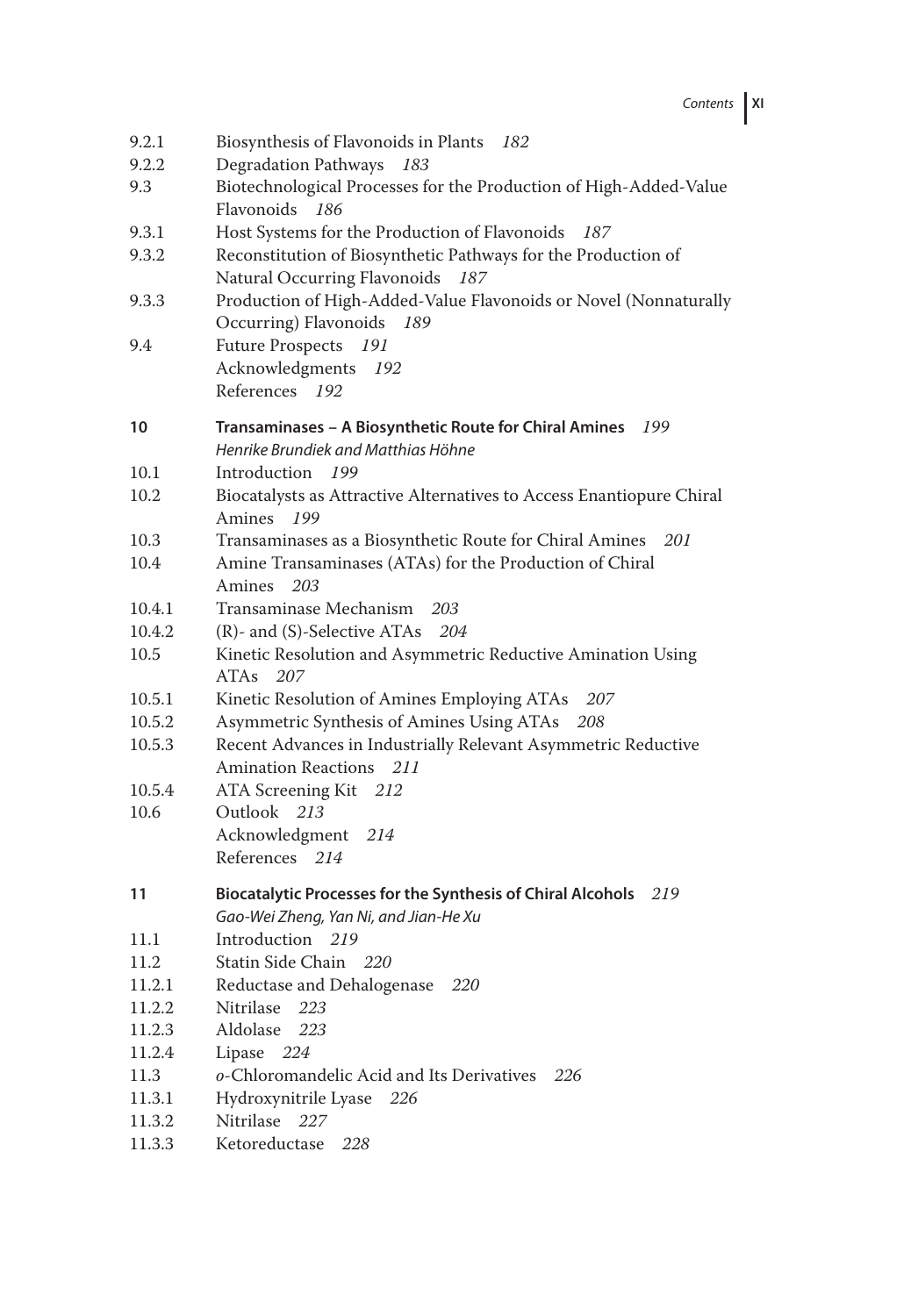**XII** Contents

| 11.4   | Ethyl 2-Hydroxy-4-phenylbutyrate 229                |
|--------|-----------------------------------------------------|
| 11.4.1 | Lipase 229                                          |
| 11.4.2 | Reductase 229                                       |
| 11.5   | Ethyl 4-Chloro-3-hydroxybutanoate<br>230            |
| 11.5.1 | Ketoreductase 231                                   |
| 11.5.2 | Halohydrin Dehalogenase 232                         |
| 11.6   | 3-Quinuclidinol 232                                 |
| 11.6.1 | Protease 232                                        |
| 11.6.2 | Ketoreductase 233                                   |
| 11.7   | 3-Hydroxy-3-phenylpropanenitrile 235                |
| 11.7.1 | Lipase 235                                          |
| 11.7.2 | Nitrilase 236                                       |
| 11.7.3 | Ketoreductase 236                                   |
| 11.8   | Menthol 237                                         |
| 11.9   | Halogen-Substituted 1-Phenylethanol 240             |
| 11.9.1 | 1-(4'-Fluorophenyl) ethanol 240                     |
| 11.9.2 | 2,2,2-Trifluoro-1-phenylethanol 240                 |
| 11.9.3 | 1-[3',5'-Bis-(Trifluoromethyl)phenyl]ethanol<br>241 |
| 11.9.4 | 2-Chloro-1-phenylethanol 242                        |
| 11.9.5 | 1-(4'-Chlorophenyl)ethanol 243                      |
| 11.10  | Summary and Outlook 243                             |
|        | References 244                                      |

## **Part C Reaction and Process Engineering** *251*

| 12       | Inorganic Adsorbents in Enzymatic Processes 253<br>Ulrich Sohling, Kirstin Suck, Patrick Jonczyk, Friederike Sander, Sascha Beutel,<br>Thomas Scheper, Axel Thiefes, Ute Schuldt, Claudia Aldenhoven, Gabriella<br>Egri, Lars Dähne, Annamaria Fiethen, Hubert Kuhn, Oliver Wenzel, Heike<br>Temme, Bernd Niemeyer, Paul Bubenheim, and Andreas Liese |
|----------|-------------------------------------------------------------------------------------------------------------------------------------------------------------------------------------------------------------------------------------------------------------------------------------------------------------------------------------------------------|
| 12.1     | Introduction 253                                                                                                                                                                                                                                                                                                                                      |
| 12.1.1   | Inorganic Adsorbents 254                                                                                                                                                                                                                                                                                                                              |
| 12.1.1.1 | Kerolite Clays 254                                                                                                                                                                                                                                                                                                                                    |
| 12.1.1.2 | Synthetic Zeolites 254                                                                                                                                                                                                                                                                                                                                |
| 12.1.1.3 | Aluminum Oxide/Oxide Hydrate and Amorphous                                                                                                                                                                                                                                                                                                            |
|          | Aluminosilicate 257                                                                                                                                                                                                                                                                                                                                   |
| 12.1.1.4 | Precipitated silica 258                                                                                                                                                                                                                                                                                                                               |
| 12.2     | Porous Inorganic Adsorbents for Enzyme Purification Processes                                                                                                                                                                                                                                                                                         |
|          | (Alumina, Aluminosilicates, Precipitated Silica) 259                                                                                                                                                                                                                                                                                                  |
| 12.2.1   | Introduction 259                                                                                                                                                                                                                                                                                                                                      |
| 12.2.2   | Static Adsorption Experiments 260                                                                                                                                                                                                                                                                                                                     |
| 12.2.3   | Dynamic Adsorption Systems 261                                                                                                                                                                                                                                                                                                                        |
| 12.2.4   | Lipase and Esterase Purification from Culture Supernatants<br>262                                                                                                                                                                                                                                                                                     |
| 12.2.5   | Conclusion 265                                                                                                                                                                                                                                                                                                                                        |
|          |                                                                                                                                                                                                                                                                                                                                                       |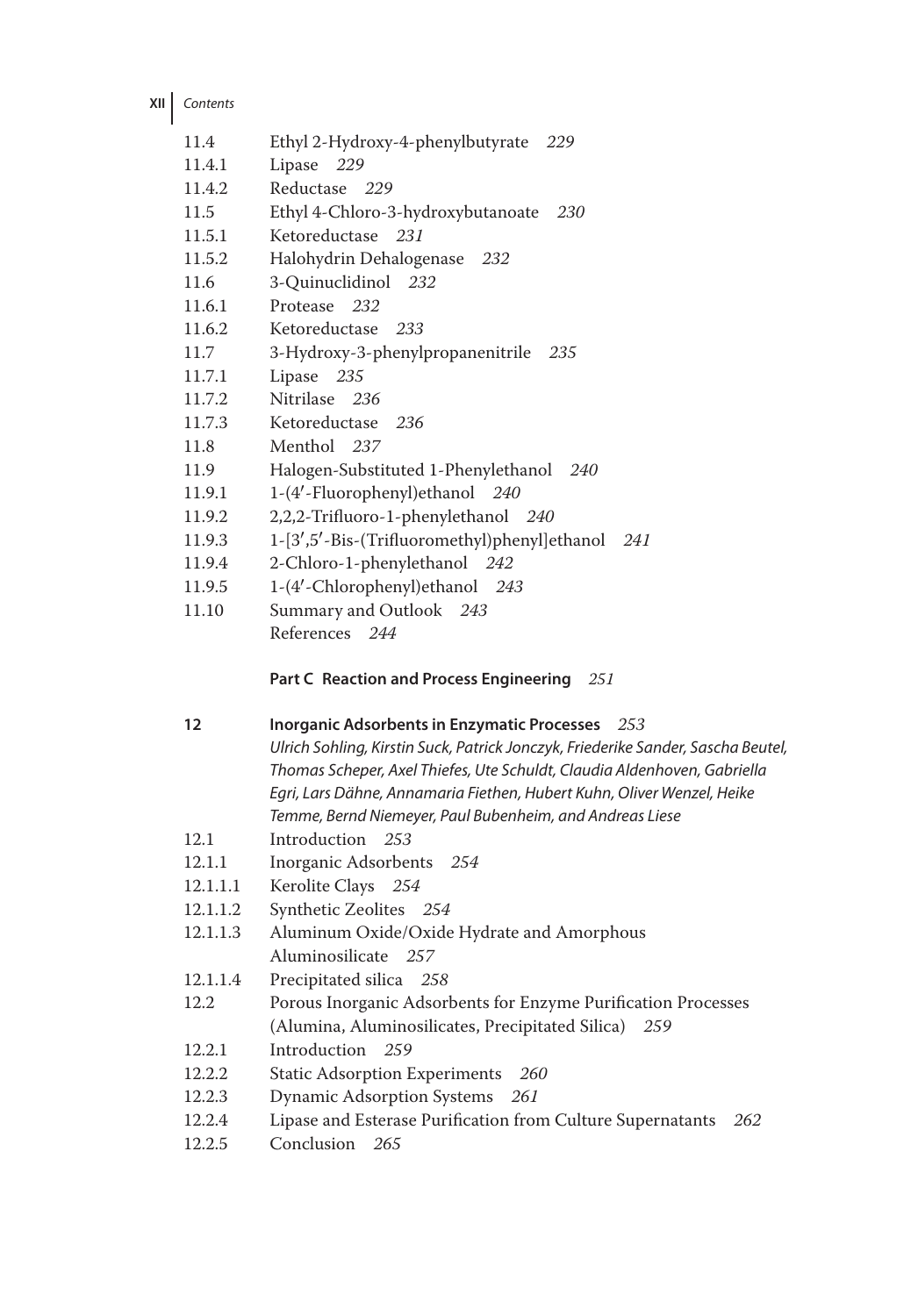Contents **XIII**

| 12.3   | Immobilization of Phospholipase A1 and A2 for the Degumming of<br>Edible Oils<br>- 265    |
|--------|-------------------------------------------------------------------------------------------|
| 12.4   | Immobilization of Alcohol Dehydrogenase 'A' and Candida antarctica                        |
|        | Lipase B on Precipitated Silica by Layer-by-Layer-Technology 270                          |
| 12.5   | Molecular Modeling Calculations of the ADH-'A' Immobilization                             |
|        | onto Polyelectrolyte Surfaces 273                                                         |
| 12.5.1 | The Polyethylenimine Layer on the Substrate Surface 273                                   |
| 12.5.2 | Modeling of the Physisorption of the ADH-'A' 274                                          |
| 12.5.3 | Prediction of the Orientations of the ADH in the Covalently Coupled                       |
|        | Form $277$                                                                                |
| 12.5.4 | Conclusions<br>277                                                                        |
| 12.6   | Application of Clays and Zeolites for Adsorption of Educts and                            |
|        | Products of Reactions with Alcohol Dehydrogenase in Aqueous                               |
|        | Reaction Media<br>278                                                                     |
| 12.7   | Product Separation from Complex Mixtures of Biocatalytic                                  |
|        | Transformations 283                                                                       |
| 12.7.1 | Separation of Diols from Ketone-Alcohol Mixtures<br>-283                                  |
| 12.8   | Continuous Production and Discontinuous Selective Adsorption of                           |
|        | Short-Chain Alcohols in a Fixed-Bed Reactor with Alumina                                  |
|        | Oxides 287                                                                                |
| 12.9   | Summary and Outlook 290                                                                   |
|        |                                                                                           |
|        | Acknowledgment 291                                                                        |
|        | References 291                                                                            |
|        |                                                                                           |
| 13     | Industrial Application of Membrane Chromatography for the                                 |
|        | <b>Purification of Enzymes</b><br>297<br>Sascha Beutel, Louis Villain, and Thomas Scheper |
| 13.1   | Introduction 297                                                                          |
| 13.2   | Membrane Adsorber 298                                                                     |
| 13.2.1 | Used Membrane Platform<br>298                                                             |
| 13.2.2 | Used Functional Groups 299                                                                |
| 13.2.3 | Membrane Adsorber Module Design for Bind&Elute                                            |
|        | Application 299                                                                           |
| 13.3   | Case Studies and Used Model Enzymes<br>301                                                |
| 13.4   | Experimental 302                                                                          |
| 13.4.1 | Chemicals 302                                                                             |
| 13.4.2 | Membrane Adsorber Modules<br>302                                                          |
| 13.5   | Case Study 1: Purification of Penicillin G Amidase<br>302                                 |
| 13.6   | Case Study 2: Purification of Cellulase Cel5A<br>- 307                                    |
| 13.7   | Case Study 3: Purification of Lipase aGTL 310                                             |
| 13.8   | Conclusion and Outlook<br>313                                                             |
|        | Acknowledgment<br>313<br>References<br>314                                                |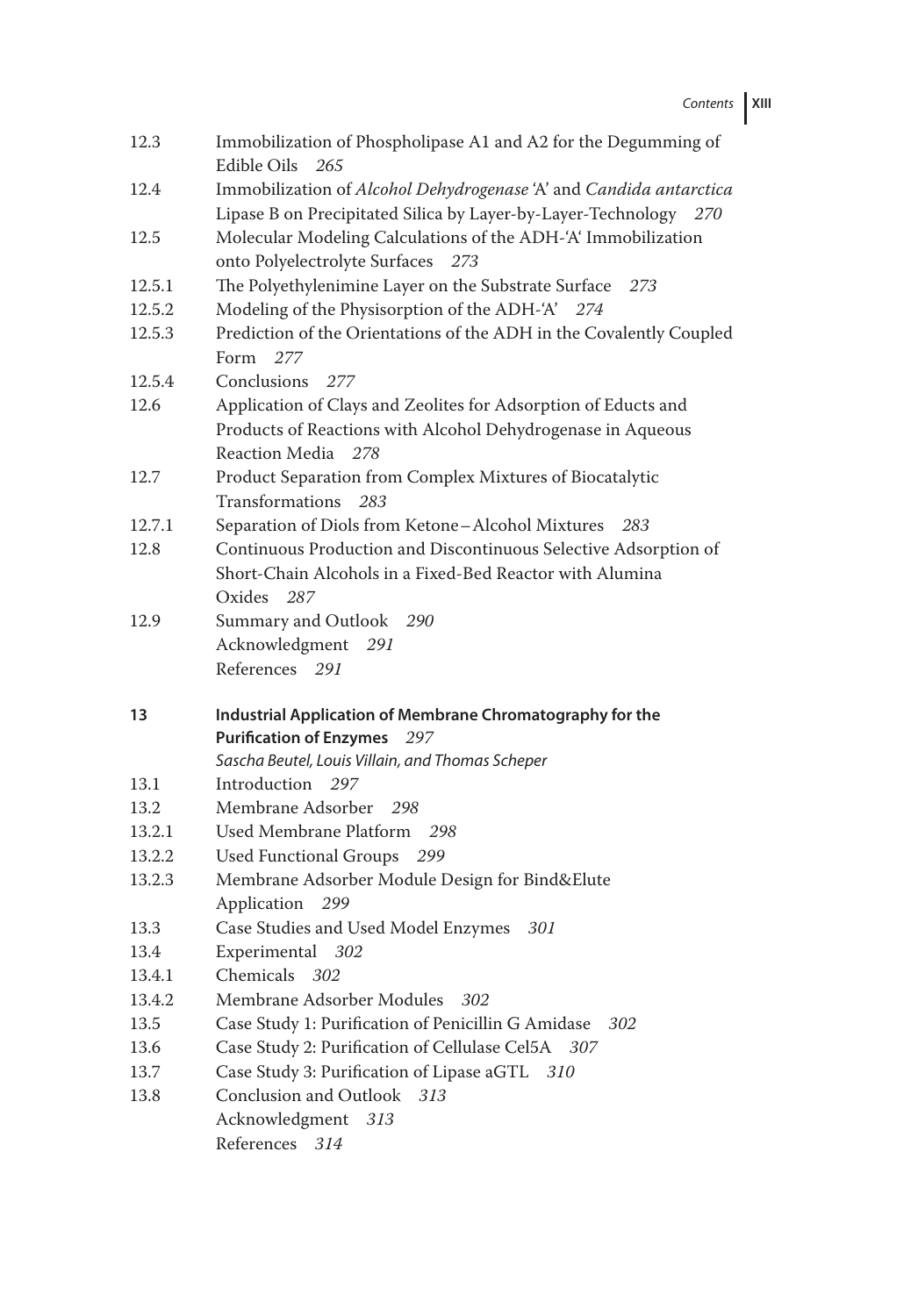**XIV** Contents

| Perspectives 317<br>Ralf Pörtner, Rebecca Faschian, and Detlef Goelling<br>Introduction 317<br>14.1<br>14.1.1<br>Taxonomy and Metabolism 317<br>Applications of LAB 319<br>14.1.2<br>LAB in Dairy Industry 319<br>14.1.2.1<br>LAB Used for the Production of Lactic Acid 320<br>14.1.2.2<br>LAB Used for the Production of 3-HPA 321<br>14.1.2.3<br>14.2<br>Factors Effecting Growth and Productivity of Lactic Acid<br>Bacteria 322<br>Fermentation Techniques for Growth and Production 323<br>14.3<br>Case Study: Fixed-Bed Reactor with Immobilized Cells<br>14.4<br>328<br>Fixed-Bed Reactor System - Principle 328<br>14.4.1<br>Examples for Fixed-Bed Cultivation 330<br>14.4.2<br>Conclusions 335<br>14.5<br>Acknowledgment 336<br>References 337<br>The Bubble Column Reactor: A Novel Reactor Type for Cosmetic<br>15<br>Esters 343<br>Sören Baum, Jakob J. Mueller, Lutz Hilterhaus, Marrit Eckstein, Oliver Thum,<br>and Andreas Liese<br>Introduction 343<br>15.1<br>15.2<br>Bubble Column Reactor in Comparison to Other Reactor<br>Types 346<br>Bubble Column Reactor 346<br>15.2.1 |
|----------------------------------------------------------------------------------------------------------------------------------------------------------------------------------------------------------------------------------------------------------------------------------------------------------------------------------------------------------------------------------------------------------------------------------------------------------------------------------------------------------------------------------------------------------------------------------------------------------------------------------------------------------------------------------------------------------------------------------------------------------------------------------------------------------------------------------------------------------------------------------------------------------------------------------------------------------------------------------------------------------------------------------------------------------------------------------------------------|
|                                                                                                                                                                                                                                                                                                                                                                                                                                                                                                                                                                                                                                                                                                                                                                                                                                                                                                                                                                                                                                                                                                    |
|                                                                                                                                                                                                                                                                                                                                                                                                                                                                                                                                                                                                                                                                                                                                                                                                                                                                                                                                                                                                                                                                                                    |
|                                                                                                                                                                                                                                                                                                                                                                                                                                                                                                                                                                                                                                                                                                                                                                                                                                                                                                                                                                                                                                                                                                    |
|                                                                                                                                                                                                                                                                                                                                                                                                                                                                                                                                                                                                                                                                                                                                                                                                                                                                                                                                                                                                                                                                                                    |
|                                                                                                                                                                                                                                                                                                                                                                                                                                                                                                                                                                                                                                                                                                                                                                                                                                                                                                                                                                                                                                                                                                    |
|                                                                                                                                                                                                                                                                                                                                                                                                                                                                                                                                                                                                                                                                                                                                                                                                                                                                                                                                                                                                                                                                                                    |
|                                                                                                                                                                                                                                                                                                                                                                                                                                                                                                                                                                                                                                                                                                                                                                                                                                                                                                                                                                                                                                                                                                    |
|                                                                                                                                                                                                                                                                                                                                                                                                                                                                                                                                                                                                                                                                                                                                                                                                                                                                                                                                                                                                                                                                                                    |
|                                                                                                                                                                                                                                                                                                                                                                                                                                                                                                                                                                                                                                                                                                                                                                                                                                                                                                                                                                                                                                                                                                    |
|                                                                                                                                                                                                                                                                                                                                                                                                                                                                                                                                                                                                                                                                                                                                                                                                                                                                                                                                                                                                                                                                                                    |
|                                                                                                                                                                                                                                                                                                                                                                                                                                                                                                                                                                                                                                                                                                                                                                                                                                                                                                                                                                                                                                                                                                    |
|                                                                                                                                                                                                                                                                                                                                                                                                                                                                                                                                                                                                                                                                                                                                                                                                                                                                                                                                                                                                                                                                                                    |
|                                                                                                                                                                                                                                                                                                                                                                                                                                                                                                                                                                                                                                                                                                                                                                                                                                                                                                                                                                                                                                                                                                    |
|                                                                                                                                                                                                                                                                                                                                                                                                                                                                                                                                                                                                                                                                                                                                                                                                                                                                                                                                                                                                                                                                                                    |
|                                                                                                                                                                                                                                                                                                                                                                                                                                                                                                                                                                                                                                                                                                                                                                                                                                                                                                                                                                                                                                                                                                    |
|                                                                                                                                                                                                                                                                                                                                                                                                                                                                                                                                                                                                                                                                                                                                                                                                                                                                                                                                                                                                                                                                                                    |
|                                                                                                                                                                                                                                                                                                                                                                                                                                                                                                                                                                                                                                                                                                                                                                                                                                                                                                                                                                                                                                                                                                    |
|                                                                                                                                                                                                                                                                                                                                                                                                                                                                                                                                                                                                                                                                                                                                                                                                                                                                                                                                                                                                                                                                                                    |
|                                                                                                                                                                                                                                                                                                                                                                                                                                                                                                                                                                                                                                                                                                                                                                                                                                                                                                                                                                                                                                                                                                    |
|                                                                                                                                                                                                                                                                                                                                                                                                                                                                                                                                                                                                                                                                                                                                                                                                                                                                                                                                                                                                                                                                                                    |
|                                                                                                                                                                                                                                                                                                                                                                                                                                                                                                                                                                                                                                                                                                                                                                                                                                                                                                                                                                                                                                                                                                    |
|                                                                                                                                                                                                                                                                                                                                                                                                                                                                                                                                                                                                                                                                                                                                                                                                                                                                                                                                                                                                                                                                                                    |
|                                                                                                                                                                                                                                                                                                                                                                                                                                                                                                                                                                                                                                                                                                                                                                                                                                                                                                                                                                                                                                                                                                    |
|                                                                                                                                                                                                                                                                                                                                                                                                                                                                                                                                                                                                                                                                                                                                                                                                                                                                                                                                                                                                                                                                                                    |
| Other Reactor Types for the Synthesis of Cosmetic Esters 348<br>15.2.2                                                                                                                                                                                                                                                                                                                                                                                                                                                                                                                                                                                                                                                                                                                                                                                                                                                                                                                                                                                                                             |
| Case Study: Enzymatic Production of Cosmetic Esters 349<br>15.3                                                                                                                                                                                                                                                                                                                                                                                                                                                                                                                                                                                                                                                                                                                                                                                                                                                                                                                                                                                                                                    |
| Synthesis of High-Viscous Polyglycerol-3 Laurate 349<br>15.3.1                                                                                                                                                                                                                                                                                                                                                                                                                                                                                                                                                                                                                                                                                                                                                                                                                                                                                                                                                                                                                                     |
| 15.3.2<br>Synthesis of Low-Viscous Myristyl Myristate 351                                                                                                                                                                                                                                                                                                                                                                                                                                                                                                                                                                                                                                                                                                                                                                                                                                                                                                                                                                                                                                          |
| 15.3.3<br>Synthesis of High-Viscous $\alpha$ -Methyl Glycoside Laurate<br>- 355                                                                                                                                                                                                                                                                                                                                                                                                                                                                                                                                                                                                                                                                                                                                                                                                                                                                                                                                                                                                                    |
| In situ Online Measurements in a Bubble Column Reactor by Means<br>15.4<br>of Fourier Transformed Mid-Infrared Spectroscopy 357                                                                                                                                                                                                                                                                                                                                                                                                                                                                                                                                                                                                                                                                                                                                                                                                                                                                                                                                                                    |
| 15.4.1<br>Online Monitoring of Fatty Acid Conversion and Water<br>Concentration 358                                                                                                                                                                                                                                                                                                                                                                                                                                                                                                                                                                                                                                                                                                                                                                                                                                                                                                                                                                                                                |
| Online Monitoring of Mono-, Di-, and Triglycerides<br>15.4.2                                                                                                                                                                                                                                                                                                                                                                                                                                                                                                                                                                                                                                                                                                                                                                                                                                                                                                                                                                                                                                       |
| Composition 362                                                                                                                                                                                                                                                                                                                                                                                                                                                                                                                                                                                                                                                                                                                                                                                                                                                                                                                                                                                                                                                                                    |
| Summary and Outlook 364<br>15.5                                                                                                                                                                                                                                                                                                                                                                                                                                                                                                                                                                                                                                                                                                                                                                                                                                                                                                                                                                                                                                                                    |
| References 365                                                                                                                                                                                                                                                                                                                                                                                                                                                                                                                                                                                                                                                                                                                                                                                                                                                                                                                                                                                                                                                                                     |
|                                                                                                                                                                                                                                                                                                                                                                                                                                                                                                                                                                                                                                                                                                                                                                                                                                                                                                                                                                                                                                                                                                    |
| 16<br>Pharmaceutical Intermediates by Biocatalysis: From Fundamental                                                                                                                                                                                                                                                                                                                                                                                                                                                                                                                                                                                                                                                                                                                                                                                                                                                                                                                                                                                                                               |
| <b>Science to Industrial Applications</b><br>367                                                                                                                                                                                                                                                                                                                                                                                                                                                                                                                                                                                                                                                                                                                                                                                                                                                                                                                                                                                                                                                   |
| Ramesh N. Patel                                                                                                                                                                                                                                                                                                                                                                                                                                                                                                                                                                                                                                                                                                                                                                                                                                                                                                                                                                                                                                                                                    |
| Introduction 367<br>16.1                                                                                                                                                                                                                                                                                                                                                                                                                                                                                                                                                                                                                                                                                                                                                                                                                                                                                                                                                                                                                                                                           |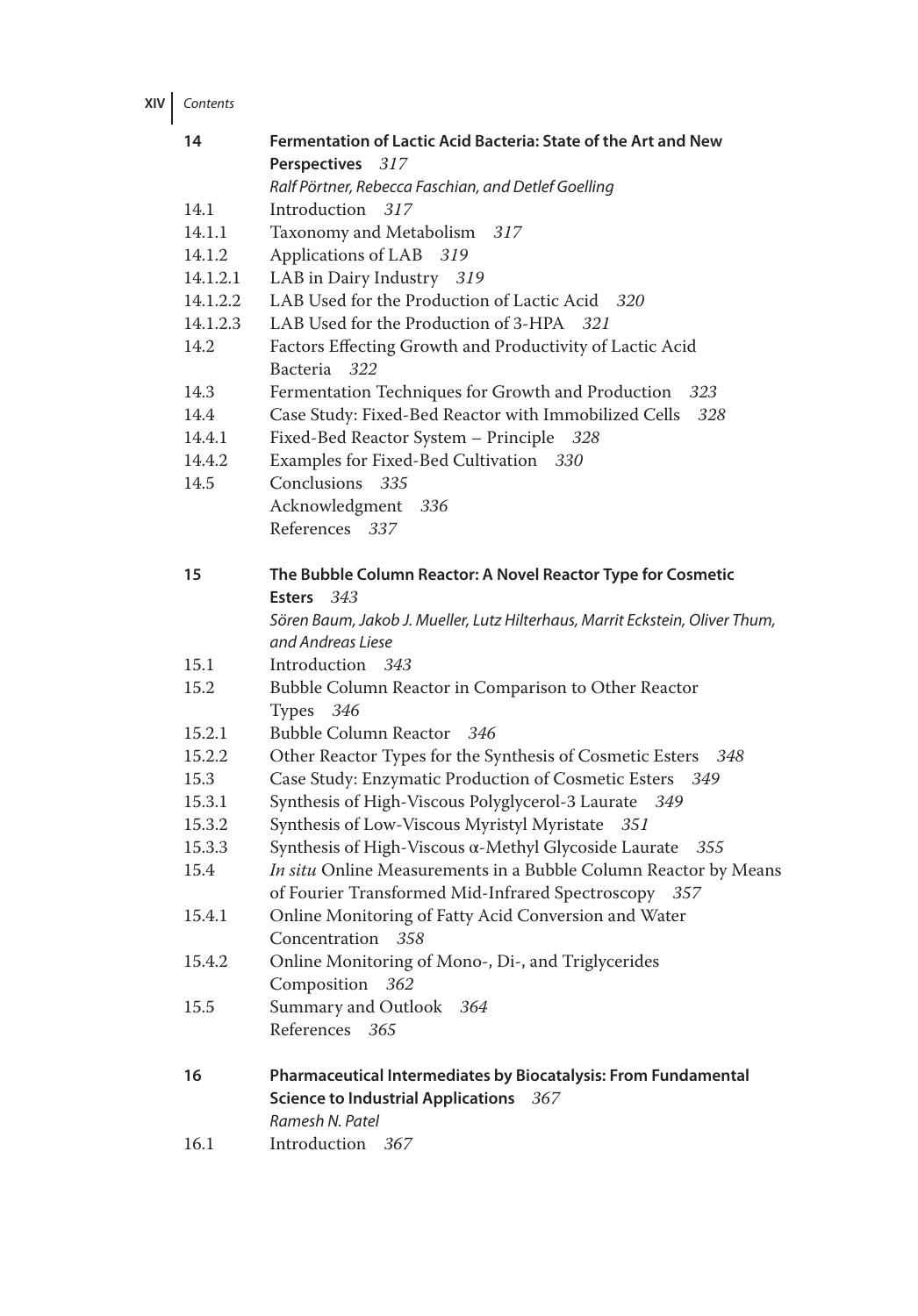Contents **XV**

| 16.2  | Boceprevir: Oxidation of 6,6-Dimethyl-3-azabicyclo[3.1.0]hexane by<br>Monoamine Oxidase<br>367                                                    |
|-------|---------------------------------------------------------------------------------------------------------------------------------------------------|
| 16.3  | Pregabalin: Enzymatic Preparation of (S)-3-Cyano-5-methylhexanoic<br>Acid Ethyl Ester<br>369                                                      |
| 16.4  | Glucagon-Like Peptide-1 (GLP-1): Enzymatic Synthesis of<br>(S)-Amino-3-[3-{6-(2-methylphenyl)} pyridyl]-propionic Acid<br>371                     |
| 16.5  | Rhinovirus Protease Inhibitor: Enzymatic Preparation of<br>(R)-3-(4-Fluorophenyl)-2-hydroxy Propionic Acid 373                                    |
| 16.6  | Saxagliptin: Enzymatic Synthesis of<br>(S)-N-boc-3-Hydroxyadamantylglycine<br>374                                                                 |
| 16.7  | Sitagliptin: Enzymatic Synthesis of Chiral Amine<br>.375                                                                                          |
| 16.8  | Montelukast: Enzymatic Reduction for the Synthesis of Leukotriene<br>D (LTD) 4 Antagonists 377                                                    |
| 16.9  | Clopidogrel: Enzymatic Preparation of (S)-2-Chloromandelic Acid<br>Esters 378                                                                     |
| 16.10 | Calcitonin Gene-Related Peptide Receptors Antagonist: Enzymatic<br>Preparation of (R)-2-Amino-3-(7-methyl-1 H-indazol-5-yl) propanoic<br>Acid 379 |
| 16.11 | Chemokine Receptor Modulators: Enzymatic Desymmetrization of<br>Dimethyl Ester<br>381                                                             |
| 16.12 | Regioselective Enzymatic Acylation of Ribavirin<br>383                                                                                            |
| 16.13 | Atorvastatin: Enzymatic Preparation of                                                                                                            |
|       | $(R)$ -4-Cyano-3-hydroxybutyrate 384                                                                                                              |
| 16.14 | Atazanavir, Telaprevir, Boceprevir: Enzymatic Synthesis of<br>(S)-Tertiary-leucine 385                                                            |
| 16.15 | Relenza (Zanamivir): Enzymatic Synthesis of N-Acetylneuraminic<br>Acid<br>- 387                                                                   |
| 16.16 | Atorvastatin, Rosuvastatin: Aldolase-Catalyzed Synthesis of Chiral<br>Lactol Intermediates<br>389                                                 |
| 16.17 | Anticancer Drugs: Epothilone B and Microbial Hydroxylation of<br>Epothiolone B 390                                                                |
| 16.18 | Corticotropin-Releasing Factor-1 (CRF-1) Receptor Antagonist:<br>Enzymatic Synthesis of<br>(S)-1-Cyclopropyl-2-methoxyethanamine<br>392           |
| 16.19 | Conclusion 393<br>Acknowledgment<br>394<br>References<br>395                                                                                      |
| 17    | Biocatalysis toward New Biobased Building Blocks for Polymeric<br><b>Materials</b><br>- 405                                                       |
|       | Katrien Bernaerts, Luuk Mestrom, and Stefaan De Wildeman                                                                                          |
| 17.1  | Introduction<br>405                                                                                                                               |
| 17.2  | Questions and Answers that Lead Us toward Sustainability in Plastic<br>Materials<br>406                                                           |